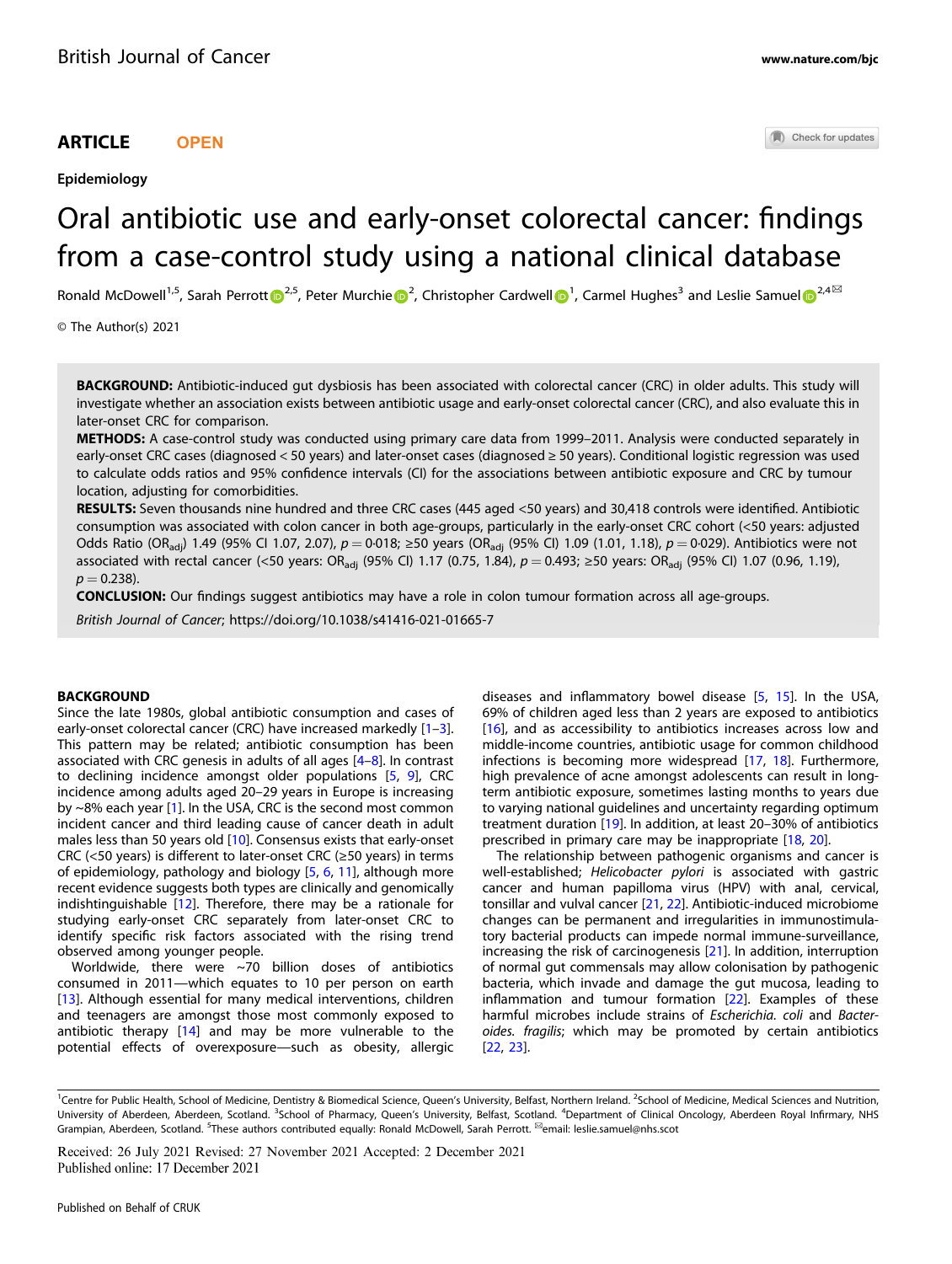

Fig. 1 Data extraction flow chart. CRC: colorectal cancer; IBD: inflammatory bowel disease.

Several single-centred studies [\[4,](#page-8-0) [24](#page-9-0)–[32](#page-9-0)] and two recent systematic reviews and meta-analyses [\[7](#page-9-0), [8](#page-9-0)] found an association between oral antibiotics CRC risk. However, these studies are contradictory; whether risk varies with tumour location or with use of anti-aerobic or antianaerobic agents (i.e. antibiotics active against bacteria requiring oxygen, or lack of oxygen, to survive) or both, remains uncertain. To our knowledge, no study before has investigated antibiotic usage in the early-onset CRC population; participant mean age is ~69–72 years in all recorded studies [[4,](#page-8-0) [24](#page-9-0)–[32](#page-9-0)].

This study seeks to determine the association between antibiotic use and early-onset CRC, and whether any risk may differ within the colorectal continuum, or by antibiotic spectrum of activity.

# MATERIALS AND METHODS

# Data source

Study data were obtained from the population-based Primary Care Clinical Information Unit Research (PCCIUR) database [[33\]](#page-9-0), comprising over two million patients registered at 393 general practices across Scotland between 1993 and 2011. PCCIUR contains up to 20 years of demographic, clinical and diagnostic information and has been widely used in epidemiological research [[34](#page-9-0)–[37](#page-9-0)].

### Study design

A case-control study was conducted using PCCIUR data. Cases were patients with a new diagnosis of primary CRC (Read codes B13, B14, see Supplementary Material Table S1) between 1999 and 2011. Cases were excluded if they had a previous cancer, excluding non-melanoma skin cancer, or were diagnosed with other primary cancers on the date of diagnosis due to uncertainty about the primary cancer and the potential for coding errors. Cases of anal cancer were excluded as they are squamous cell cancers and associated with HPV infection. Patients with diagnosed conditions predisposing to CRC (e.g. inflammatory bowel disease, Peutz-Jeghers syndrome, polyposis syndromes) were excluded as our study was limited to sporadic CRC. Patients with diagnosed immunosuppressive states (e.g. Sjogren's syndrome, HIV infection, transplantation) and those in receipt of immunosuppressive medicines during the exposure period (see definition below) were also excluded.

All available controls (alive, registered with a GP and free from cancer (excepting non-melanoma skin cancer)) were identified for each case matching on practice, year of birth (±5 years), gender and year of registration (in categories). Up to five controls for each case were randomly selected from those available, without replacement. The index date within each matched set was defined as the diagnosis date of CRC in the case. Both cases and controls needed at least three years of follow-up data and remained registered with the same general practice over the follow-up period. Two strata were constructed for comparative purposes, a younger strata (cases plus matched controls <50 years) and an older strata (cases plus matched controls  $\geq$  50 years) [\[5](#page-8-0), [6,](#page-8-0) [38\]](#page-9-0). Data extraction are depicted in Fig. 1.

Within each matched set, the exposure period, i.e. the period of time over which medicine use was determined, started on either 1 January 1993 (as prescriptions before this time were unlikely to be recorded electronically), or the most recent GP registration date if this occurred after January 1993. This ensured all members within each matched set had the same exposure period. The exposure period ended 1 year before the index date, to reduce the risk of reverse causality and exclude medications unlikely to have had sufficient time to cause cancer [\[39](#page-9-0)]. Rectal or rectosigmoid junction tumours were classified as rectal cancer, otherwise tumours were classified as colon cancer.

## Classification and definition of antibiotic exposure

Prescriptions for oral antibiotics were extracted from PCCIUR. These were classified by drug class and by presence or absence of anti-anaerobic effects to provide insight into bacterial populations potentially associated with CRC [\[4](#page-8-0)]. Medicines studied are listed in the Supplementary Material Table S2.

For each antibiotic prescription, the duration of treatment (in days) was identified from prescribing records. Where this was not recorded ( $n = 536$ ) (1.1%) of all antibiotic prescriptions), treatment duration was estimated according to standard dosing for each antibiotic. Total exposure in days of all antibiotic classes was calculated for each patient and categorised as 0 days, 1–15 days, 16–60 days, >60 days [[40,](#page-9-0) [41\]](#page-9-0). Analyses were also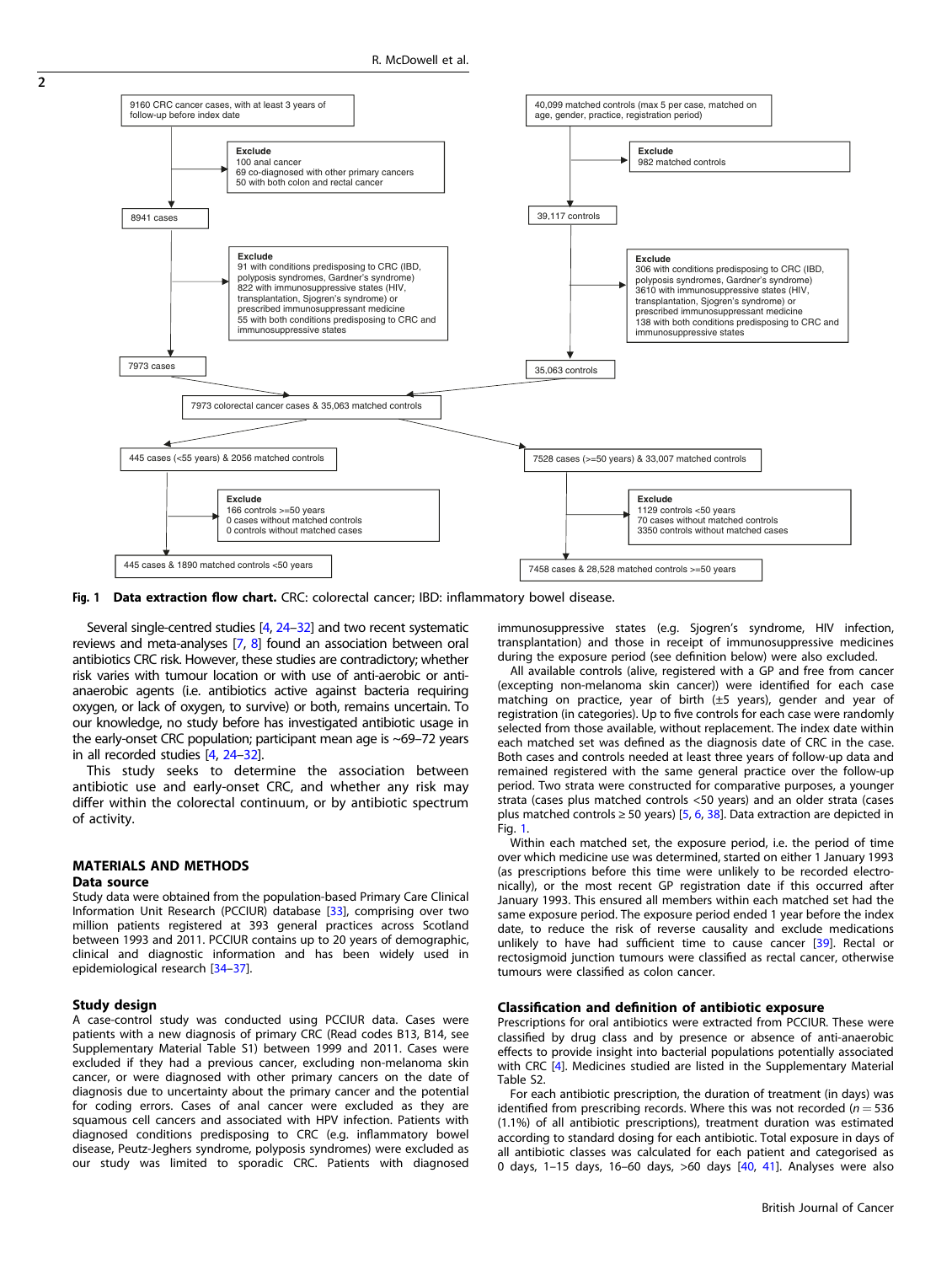conducted using cumulative duration of anti-anaerobic or non-antianaerobic antibiotic treatment. For these analyses only primary clinical therapeutic effect(s) of each medicine were considered; other antimicrobial activity is often less pronounced without major effects on aerobic or anaerobic populations [[42\]](#page-9-0).

## Covariates

The following comorbidities, based upon published Read codes for the Charlson Comorbidity Index (CCI) [\[43](#page-9-0)], were identified prior to or during the exposure period: diabetes, myocardial infarction, coronary heart disease, heart failure, peripheral vascular disease, dementia, cerebrovascular disease, chronic obstructive pulmonary disease, osteoporosis, renal disease, liver disease and hemiplegia/paraplegia. Additional comorbidities, relevant to CRC (i.e. gallstones, acromegaly), were also identified. We also adjusted for use of low dose aspirin and non-steroidal anti-inflammatory drugs (NSAIDs), as these may reduce risk of CRC [\[44](#page-9-0), [45\]](#page-9-0). Smoking status (non-smoker, current smoker, former smoker) [[46](#page-9-0)] and alcohol consumption (non-drinker, light or moderate drinker, heavy drinker) [[47](#page-9-0)] were determined from the most recent smoking or alcohol record prior to or during the exposure period.

## Statistical analysis

Descriptive statistics summarised cases and controls. For each cohort, conditional logistic regression was used to calculate odds ratios (OR) and 95% confidence intervals (CI) for associations between each exposure and CRC, with adjustment for comorbidities. The matched design accounted for age (±5 years), GP practice, gender and year of registration. All analyses were adjusted for age in years, as participants were matched in age bands rather than by calendar year. Interaction tests to determined whether antibiotic exposure effects varied by strata. To test for trend in risk of colorectal cancer across different categories of treatment length, the duration of antibiotic exposure was treated as a continuous rather than a categorical variable. Associations between individual classes of antibiotics and colon/rectal cancer are reported as supplementary analyses due to low prescribing levels of individual classes among patients under 50 years and the increased risk of type 1 errors due to multiple testing.

#### Subgroup analyses

Analyses were repeated for matched sets where location of cases' colon tumour was explicitly recorded in the diagnostic readcodes, namely proximal colon (malignant neoplasms of hepatic flexure, transverse colon, caecum, appendix or ascending colon) and distal colon (malignant neoplasms of the descending colon, sigmoid colon or splenic flexure of colon). The primary analyses were repeated using the subsample of patients with recorded body mass index (BMI).

## Sensitivity analyses

Sensitivity analyses were undertaken as follows: (1) period of time before index date during which prescriptions were not counted was increased from 1 to 2 years to reduce potential for reverse causation; (2) threshold used to distinguish between younger and older patients was lowered from 50 years to 45 years; (3) threshold used to distinguish between younger and older patients was increased from 50 years to 55 years; (4) adjustments were made for comorbidities, smoking and alcohol use for the 23,702 patients (61.2%) where both lifestyle factors had been recorded in the patient's clinical records. The latter analysis was also repeated using multiple imputation with chained equations (MICE) techniques to impute smoking and alcohol status. This is a simulation-based method appropriate for handling missing data assuming that such values are missing at random. Ordered logit models were used with age, gender, deprivation within the GP practice locality, and comorbidities for the imputations, stratified by case-control status and using 25 imputations [\[48](#page-9-0)].

# RESULTS

# Descriptive statistics: cases and controls

Seven thousands nine hundred and three CRC cancer cases and 30,418 matched controls were identified. Five thousands three hundred fifty six cases (67.8%) had at least four matched controls. There were 5281 colon cancer cases and 2662 rectal cancer cases. Median (inter-quartile range (IQR)) age at diagnosis in the younger and older strata was 45  $[41, 47]$  $[41, 47]$  $[41, 47]$  $[41, 47]$  $[41, 47]$  years and 71 years (63, 78), respectively. The exposure period, matched in cases and controls, was slightly shorter for patients <50 years (median (IQR) 6.9 (4.8, 9.2) years) than patients  $\geq$  50 years (median (IQR) 7.9 (5.3, 10.8) years). Approximately 55% of patients were male in each agegroup.

Characteristics of cases and controls are listed in Table [1.](#page-3-0) A full set of descriptive statistics of cases and controls by each tumour location is provided as Supplementary Material Table S3.

## Descriptive statistics: antibiotic medication

44.9% (17,206) of patients were prescribed antibiotics during the exposure period. The proportion of CRC cases prescribed antibiotics was larger than the proportion of controls prescribed antibiotics in both the <50 strata (cases: 47.2% (210) v controls: 40.1% (757)) and the ≥ 50 years strata (cases: 46.8% (3496) v controls: 44.7% (12,743)). Most commonly prescribed antibiotics were penicillins (52.8% (25,473) of all antibiotic prescriptions). The proportion of cases prescribed each class of antibiotic was usually higher than the proportion of controls in both age-groups for both colon and rectal cancer.

Antibiotics with anti-anaerobic effects were more commonly prescribed than antibiotics without anti-anaerobic effect (52.7% (25,440) v 47.3% (22,851)). Prescribing of both anti-anaerobic antibiotics and non-anti-anaerobic antibiotics was higher among cancer cases than controls in both age-groups and cancer sites. Descriptive statistics for class of antibiotic medication by agegroup and tumour location are given in Table [2.](#page-4-0)

#### Associations between use of antibiotics and CRC

Use of antibiotics was associated with increased risk of colon cancer in both age-groups ( $<$ 50 years: adjusted Odds Ratio (OR<sub>adi</sub>) 1.49 (95% CI 1.07, 2.07),  $p = 0.018$ ; ≥50 years: OR<sub>adj</sub> 1.09 (95% CI 1.01, 1.18),  $p = 0.029$ ) (Table [3](#page-5-0)). Although this effect was greater among patients <50 years compared to those  $\geq$  50 years, the difference was not significant (interaction test:  $p = 0.071$ ). There was no apparent exposure-response relationship between antibiotic use and colon cancer risk for either age-groups (<50 years: P-trend  $p = 0.177$ ; ≥50 years: P-trend  $p = 0.082$ ). Antibiotics use was not significantly associated with increased rectal cancer risk in either age-group (<50 years: OR<sub>adj</sub> 1.17 (95% CI 0.75, 1.84),  $p =$ 0.493; ≥50 years: OR<sub>adj</sub> 1.07 (95% CI 0.96, 1.19),  $p = 0.238$ )).

Analyses of antibiotic prescribing by treatment duration and CRC location are depicted graphically in Forest Plots (Fig. [2\)](#page-6-0) and listed in Supplementary Material Table S4.

There was no evidence at the 5% statistical significance level of any differences between the the two age-groups in associations between classes of antibiotic use and the risk of colon or rectal cancer (Supplementary Material Table S5).

# Associations between anti-anaerobic effects and CRC

Although not significant, use of anti-anaerobic antibiotics was associated with increased risk of colon cancer in both strata (<50 years: OR<sub>adj</sub> 1.34 (95% CI 0.97, 1.86),  $p = 0.078$ ; ≥50 years: OR<sub>adj</sub> 1.08 (95% CI 1.00, 1.17),  $p = 0.054$ ) (Table [3](#page-5-0)). However, these effects did not differ significantly from each other (interaction test:  $p = 0.204$ ) and there was no apparent exposure-response relationship in either age-group (<50 years: P-trend  $p = 0.386$ ; ≥50 years: P-trend  $p = 0.105$ ). Antibiotic use was not significantly associated with increased risk of rectal cancer in either age-group (<50 years: OR<sub>adi</sub> 1.11 (95% CI 0.70, 1.76),  $p = 0.646$ ; ≥50 years: OR<sub>adi</sub> 1.00 (95% CI 0.89, 1.11),  $p = 0.974$ ).

## Associations between non-anti-anaerobic effects and CRC

There was some evidence that use of antibiotics without antianaerobic effects was associated with increased risk among patients <50 years of both colon cancer (OR<sub>adj</sub> 1.37 (95% CI 0.97, 1.93),  $p = 0.075$ ) and rectal cancer (OR<sub>adj</sub> 1.70 (95% CI 1.06, 2.74),  $p = 0.029$ ), but not among patients ≥ 50 years (colon cancer: OR<sub>adi</sub>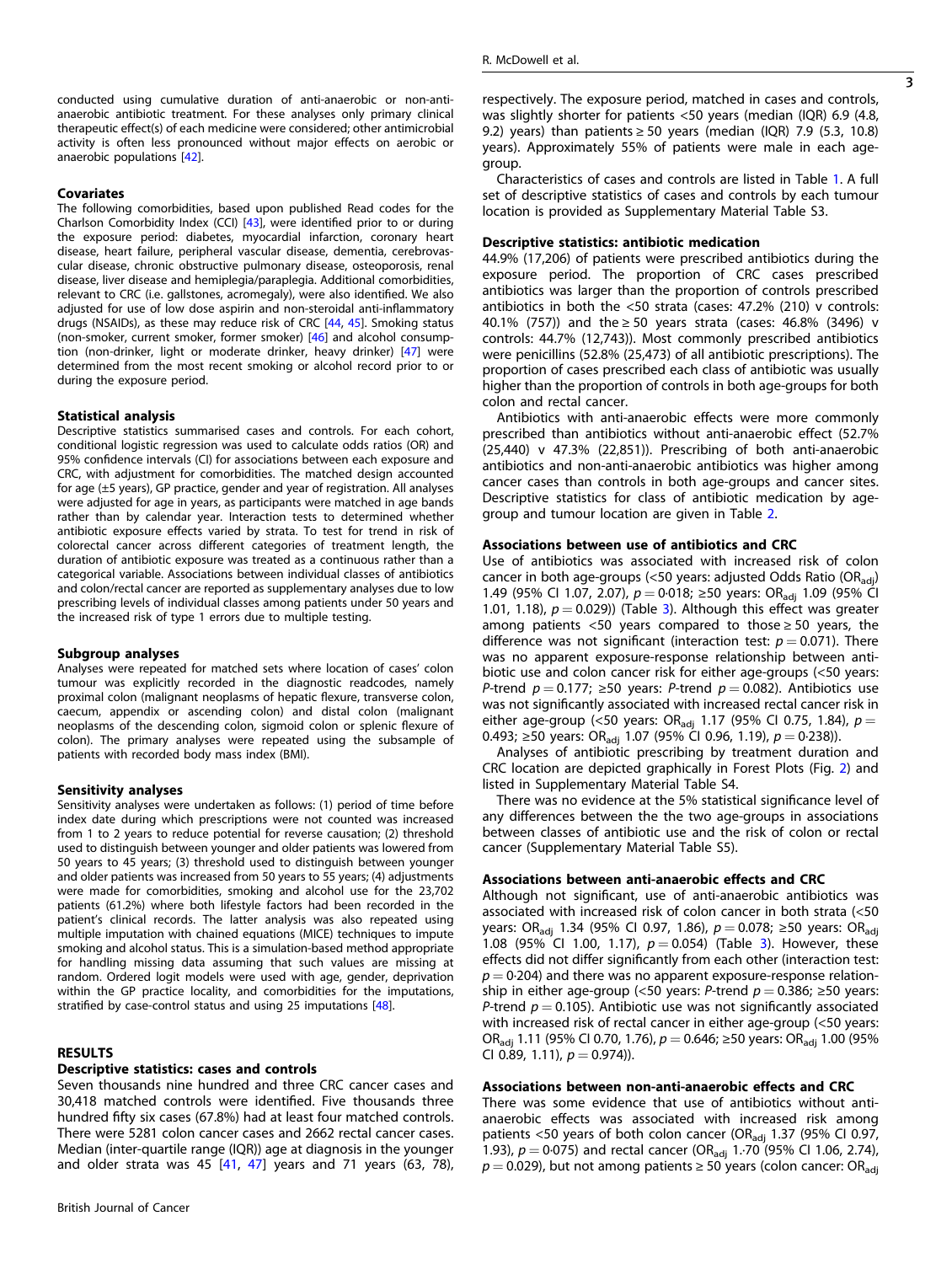<span id="page-3-0"></span>

| <b>Table 1.</b> Characteristics of cases and controls. |  |
|--------------------------------------------------------|--|
|                                                        |  |

| <b>Variable</b>                                                | Category           | Cohort            |                   |                         |                   |
|----------------------------------------------------------------|--------------------|-------------------|-------------------|-------------------------|-------------------|
|                                                                |                    | <50 years         |                   | $\geq$ 50 years         |                   |
|                                                                |                    | Cases $n$ (%)     | Controls n (%)    | Cases $n$ (%)           | Controls n (%)    |
| Number of patients                                             |                    | 445               | 1890              | 7458                    | 28,528            |
| Length of exposure period (years):<br>median (IQR)             |                    | 6.9(4.8, 9.3)     | 6.9(4.8, 9.2)     | 8.0 (5.4, 10.9)         | $7.8$ (5.3, 10.8) |
| Year of diagnosis/index date:<br>median (IQR)                  |                    | 2004 (2002, 2007) | 2004 (2002, 2007) | 2004 (2002, 2007)       | 2004 (2002, 2007) |
| Age at diagnosis/index date:<br>median (IQR)                   |                    | 45 (41, 47)       | 42 (39, 45)       | 71 (63, 78)             | 69 (61, 77)       |
| Deprivation quintile                                           | 1 (least deprived) | 48 (10.8%)        | 207 (11.0%)       | 888 (11.9%)             | 3466 (12.1%)      |
|                                                                | $\overline{2}$     | 125 (28.1%)       | 525 (27.8%)       | 2077 (27.8%)            | 8005 (28.1%)      |
|                                                                | 3                  | 38 (8.5%)         | 159 (8.4%)        | 699 (9.4%)              | 2718 (9.5%)       |
|                                                                | 4                  | 107 (24.0%)       | 453 (24.0%)       | 1901 (25.5%)            | 7192 (25.2%)      |
|                                                                | 5 (most deprived)  | 126 (28.3%)       | 544 (28.8%)       | 1886 (25.3%)            | 7122 (25.0%)      |
|                                                                | Missing            | ≤5 (≤1.1%)        | ≤5 (≤0.3%)        | $7(0.1\%)$              | 25 (0.1%)         |
| Gender                                                         | Male               | 230 (51.7%)       | 997 (52.8%)       | 4153 (55.7%)            | 15,998 (56.1%)    |
|                                                                | Female             | 215 (48.3%)       | 893 (47.3%)       | 3305 (44.3%)            | 12,530 (43.9%)    |
| Smoking status <sup>a</sup>                                    | Never smoked       | 165 (37.1%)       | 660 (34.9%)       | 2776 (37.2%)            | 10,235 (35.9%)    |
|                                                                | Ex-smoker          | 48 (10.8%)        | 138 (7.3%)        | 1727 (23.2%)            | 5376 (18.8%)      |
|                                                                | Current smoker     | 102 (22.9%)       | 446 (23.6%)       | 1193 (16.0%)            | 5375 (18.8%)      |
|                                                                | Missing            | 130 (29.2%)       | 646 (34.2%)       | 1762 (23.6%)            | 7542 (26.4%)      |
| Alcohol consumption <sup>a</sup>                               | Non-drinker        | 36 (8.1%)         | 165 (8.7%)        | 1099 (14.7%)            | 4056 (14.2%)      |
|                                                                | light/moderate     | $238(53.5\%)$     | 846 (44.8%)       | $3,563$ (47 $\cdot$ 8%) | 13,053 (45.8%)    |
|                                                                | heavy drinker      | $12(2.9\%)$       | 56 $(3.0\%)$      | 331 (4.4%)              | $1,086$ (3.8%)    |
|                                                                | missing            | $158(35.5\%)$     | 823 (43.5%)       | 2,465 (33.1%)           | 10,333 (36.2%)    |
| Comorbidities diagnosed prior to or during the exposure period |                    |                   |                   |                         |                   |
| <b>Diabetes</b>                                                |                    | 7(1.6%)           | 38 (2.0%)         | 846 (11.3%)             | 2334 (8.2%)       |
| Myocardial infarction                                          |                    | $0(0.0\%)$        | 10 (0.5%)         | 544 (7.3%)              | 1914 (6.7%)       |
| Coronary heart disease                                         |                    | ≤5 (≤1.1%)        | 16 (0.9%)         | 1337 (17.9%)            | 4588 (16.1%)      |
| Heart failure                                                  |                    | ≤5 (≤1.1%)        | ≤5 (≤0.3%)        | 299 (5.0%)              | 954 (3.3%)        |
| Peripheral vascular disease                                    |                    | ≤5 (≤1.1%)        | $9(0.5\%)$        | 355 (4.8%)              | 1254 (4.4%)       |
| Dementia                                                       |                    | $0(0.0\%)$        | $0(0.0\%)$        | 57 (0.8%)               | 444 (1.6%)        |
| Cerebrovascular disease                                        |                    | ≤5 (≤1.1%)        | $9(0.5\%)$        | 593 (8.0%)              | 2112 (7.4%)       |
| Chronic obstructive pulmonary<br>disease                       |                    | 7(1.6%)           | 31 (1.6%)         | 498 (6.7%)              | 1712 (6.0%)       |
| Osteoporosis                                                   |                    | $0(0.0\%)$        | $0(0.0\%)$        | 178 (2.4%)              | 750 (2.6%)        |
| Renal disease                                                  |                    | ≤5 (≤1.1%)        | ≤5 (≤0.3%)        | 311 (4.2%)              | 902 (3.2%)        |
| Liver disease                                                  |                    | $0(0.0\%)$        | ≤5 (≤0.3%)        | 52 (0.7%)               | 199 (0.7%)        |
| Hemiplegia/paraplegia                                          |                    | ≤5 (≤1.1%)        | ≤5 (≤0.3%)        | 46 (0.6%)               | 162 (0.6%)        |
| Gallstones                                                     |                    | $8(1.8\%)$        | 23 (1.2%)         | 483 (6.5%)              | 1525 (5.4%)       |
| Acromegaly                                                     |                    | ≤5 (≤1.1%)        | $0(0.0\%)$        | $0(0.0\%)$              | ≤5 (≤0.1%)        |
| Medication use during exposure period                          |                    |                   |                   |                         |                   |
| Low dose aspirin                                               |                    | 11 (2.5%)         | 33 (1.8%)         | 2157 (28.9%)            | 7349 (25.8%)      |
| <b>NSAIDs</b>                                                  |                    | 128 (28.8%)       | 483 (25.5%)       | 2754 (36.9%)            | 10,646 (37.3%)    |

 $IQR$  inter-quartile range,  $NSAIDs$  non-steroidal anti-inflammatory drugs.

<sup>a</sup>Most recent record in patient's clinical history prior to 1-year lag.

1.03 (95% CI 0.95, 1.11),  $p = 0.500$ ; rectal cancer: OR<sub>adj</sub> 1.05 (95%) CI 0.9[3](#page-5-0), 1.18),  $p = 0.436$  (Table 3). However, these effects neither vary between age-groups (interaction test: colon cancer  $p = 0.151$ , rectal cancer  $p = 0.888$ ), nor was there an exposure-response relationship between use of antibiotics without anti-anaerobic effects and either colon or rectal cancer risk in either age-groups.

# Subgroup analyses

There were 687 (13.0%) colon cancer cases classified as proximal colon and 551 (10.4%) classified as distal colon. Use of antibiotics, antibiotics with anti-anaerobic effects and antibiotics without antianaerobic effects was associated with increased risk of proximal colon cancer among <50 s (any antibiotic OR $_{\text{adj}}$  3.78 (95% CI 1.60,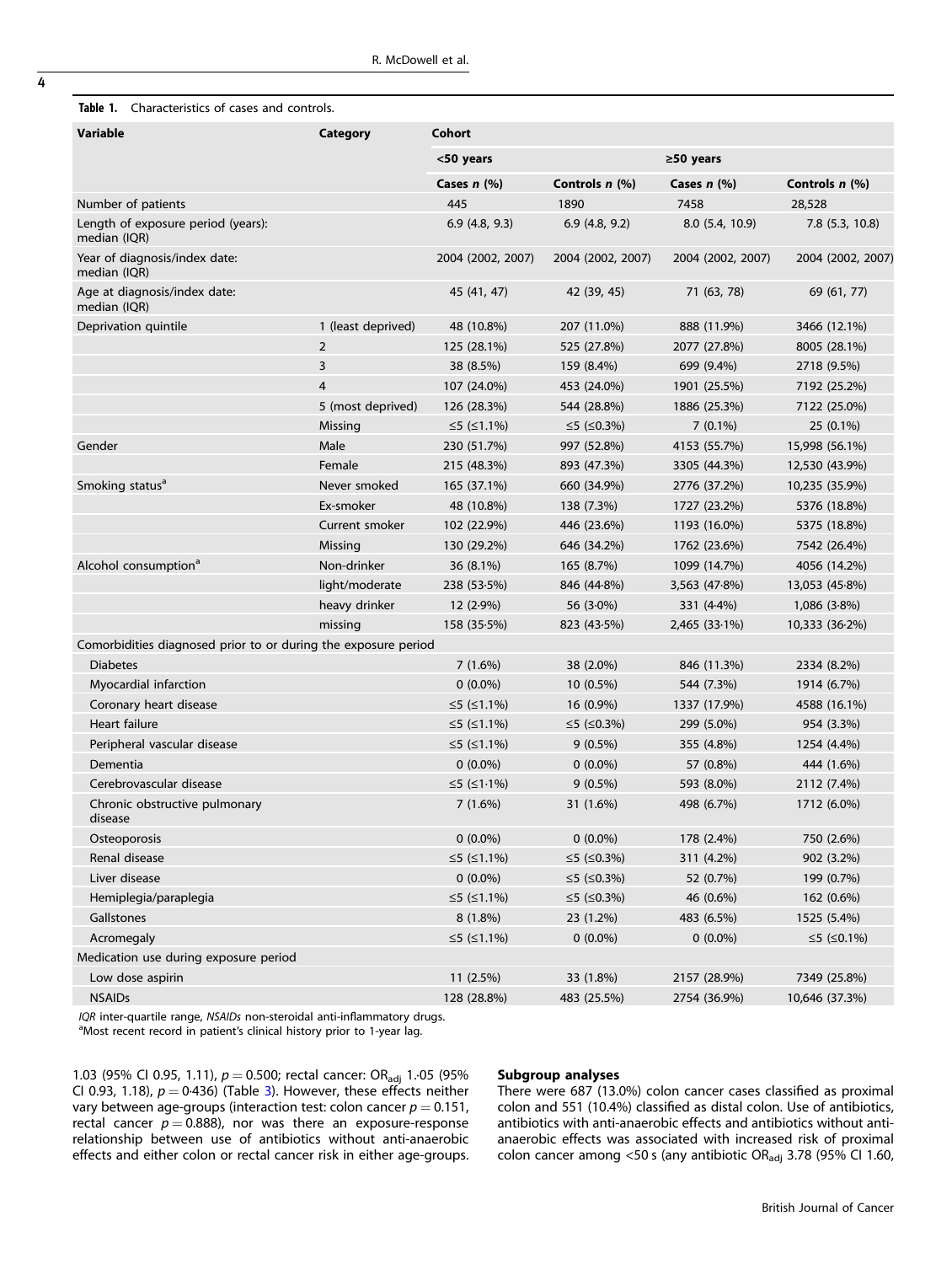|             |                               | <50 years     |                  | $\geq$ 50 years |                  |
|-------------|-------------------------------|---------------|------------------|-----------------|------------------|
| <b>Site</b> | <b>Medicine</b>               | Cases $n$ (%) | Controls $n$ (%) | Cases $n$ (%)   | Controls $n$ (%) |
| Colon       | Cephalosporins                | 19 (6.6%)     | 64 (5.3%)        | 417 (8.4%)      | 1463 (7.7%)      |
|             | <b>Macrolides</b>             | 33 (11.4%)    | 125 (10.3%)      | 575 (11.5%)     | 2030 (10.6%)     |
|             | <b>Penicillins</b>            | 105 (36.3%)   | 369 (30.3%)      | 1884 (37.7%)    | 6742 (35.4%)     |
|             | Ouinolones and nalidixic acid | 14 (4.8%)     | 38 (3.1%)        | 258 (5.2%)      | 1044 (5.5%)      |
|             | Sulpha and trimethoprim       | 26 (9.0%)     | 87 (7.2%)        | 539 (10.8%)     | 1937 (10.2%)     |
|             | <b>Tetracyclines</b>          | 27 (9.3%)     | 103 (8.5%)       | 360 (7.2%)      | 1362 (7.1%)      |
|             | Other                         | 13 (4.5%)     | 48 (3.9%)        | 192 (3.9%)      | 704 (3.7%)       |
| Rectum      | Cephalosporins                | $9(5.8\%)$    | 27 (4.0%)        | 158 (6.4%)      | 622 (6.6%)       |
|             | <b>Macrolides</b>             | 19 (12.2%)    | 71 (10.6%)       | 234 (9.5%)      | 862 (9.1%)       |
|             | <b>Penicillins</b>            | 55 (35.3%)    | 214 (31.8%)      | 819 (33.2%)     | 3058 (32.3%)     |
|             | Quinolones and nalidixic acid | $6(3.9\%)$    | $20(3.0\%)$      | 116 (4.7%)      | 432 (4.6%)       |
|             | Aulpha & trimethoprim         | 12 (7.7%)     | 36 (5.4%)        | 216 (8.8%)      | 781 (8.3%)       |
|             | <b>Tetracyclines</b>          | 12 (7.7%)     | 60 (8.9%)        | 150 (6.1%)      | 638 (6.8%)       |
|             | Other                         | $8(5.1\%)$    | 29 (4.3%)        | $79(3.2\%)$     | 332 (3.5%)       |

## <span id="page-4-0"></span>Table 2. Antibiotic use, by class, in cases and controls.

8.92),  $p = 0.002$ ; anti-anaerobic OR<sub>adj</sub> 2.17 (95% CI 1.00, 4.68),  $p =$ 0.049; non-anti-anaerobic OR<sub>adj</sub> 2.86 (95% CI 1.21, 6.73),  $p = 0.016$ ). It appeared effects associated with antibiotic use and antianaerobic antibiotics differed between the two age-groups (interaction test: any antibiotic  $p = 0.001$ ; anti-anaerobic  $p =$ 0.034). A positive exposure-response relationship was also observed between antibiotic prescribing and risk of proximal colon cancer among the younger patients  $(P\text{-trend} = 0.004)$ ). Results for both subgroup analyses are listed in Table [3](#page-5-0) and Supplementary Material Table S6.

One-third of all patients included in our analyses ( $n = 12,657$ ) (33·0%) had their BMI reported, and these patients were on average slightly overweight (median (IQR) 26.7 (23.9,29.9)). Patients with recorded BMI were less likely to be non-smokers or non-drinkers, and have higher reported levels of comorbidities and prescribed medication, than patients where BMI was missing (Supplementary Material Table S7). Adjusting for BMI in addition to comorbidities and medicine use increased the magnitude of the association between any antibiotic use and early-onset colon cancer risk (OR<sub>adj</sub> 1.98 (95% CI 0.82, 4.81),  $p = 0.130$ ), although this association did not differ significantly between that reported with the older age-group (OR<sub>adi</sub> 1.01 (95% CI 0.87, 1.16),  $p = 0.920$ ) (interaction test:  $p = 0.139$ ). Full details of these subgroup analyses are reported in Supplementary Material Tables S8 and S9.

## Sensitivity analyses

Results from sensitivity analyses are listed in Table [4](#page-7-0). Increasing lag-time from one year to 2 years or additionally adjusting for alcohol and smoking had no substantive impact on reported associations between antibiotic use and CRC risk.

# **DISCUSSION**

In this large population-based case-control study of early-onset CRC cases and later-onset CRC cases, antibiotic consumption was associated with colon cancer pathogenesis across all age-groups.

Results from a systematic review and meta-analysis of 10 highquality observational studies found antibiotic use increased CRC risk (effect size (ES) 1.17 (95% CI 1.05, 1.30)), but associations differed with tumour location and antibiotic classes [[7](#page-9-0)]. Analysis of colon cancer cases alone showed no significant association (ES 1.06 (95% CI 0.89, 1.26)). However, there was high heterogeneity between studies ( $I^2 = 95.7\%$  and 83.5%, respectively), which—if our findings are true—may partly reflect varying and older age-groups included in those studies. Other than colon and rectal cancer, the meta-analysis did not explore the influence of antibiotics on tumour locations further—such as association with proximal colon cancer. Another systematic review and metaanalysis suggested a weak association may exist between antibiotic consumption and risk of CRC [[8](#page-9-0)]. However, definitive conclusions cannot be made given the small number of studies included, a lack of control for confounding and high heterogeneity. Furthermore, none of the studies analysed antibiotic exposure during childhood and adolescence, a time when individuals are most vulnerable to gut dysbiosis [[8](#page-9-0)].

Although we found limited associations between antibiotic usage and rectal cancer across all age-groups, non-anti-anaerobic (i.e. exclusively anti-aerobic) antibiotics among the young agegroup only were observed to increase risk of colon, rectal, proximal and distal colon cancer more than anti-anaerobic antibiotics. This conflicts with a case-control study of participants aged 40–70 years, which found anti-aerobic antibiotics to protect against distal colon and rectal cancer, whereas anti-anaerobic antibiotics increased risk of cancer—particularly in the proximal colon [[4](#page-8-0)]. A further study [\[28](#page-9-0)] found both anti-aerobic and antianaerobic agents were associated with CRC, whereas another found just anti-anaerobic antibiotics increased risk [[27\]](#page-9-0). However, sample sizes among our early-onset CRC cohort were small, especially when stratified into non-anti-anaerobic antibiotics and length of treatment. Furthermore, it may be clinically irrelevant whether anti-anaerobic or anti-aerobic antibiotics have a role in tumour formation, as most antibiotic drugs have dual antianaerobic and anti-aerobic activity.

Coinciding with existing studies, a very strong association was observed between antibiotic consumption and proximal colon cancer [\[4](#page-8-0), [40](#page-9-0), [49\]](#page-9-0); however, this was only observed in the earlyonset CRC subgroup analysis, which had a small sample size of just 50 cases. With a greater microbial diversity and concentration of short-chain fatty acids, the proximal colon is more vulnerable to antibiotic exposure than the distal colon and rectum [\[49](#page-9-0), [50\]](#page-9-0). Dysbiosis results in altered bacterial activity, fermentation and therefore colonic pH, in addition to interruption of protective colonic mucus leading to direct contact between the biofilm and epithelial cells, leading to chronic inflammation [[12,](#page-9-0) [50,](#page-9-0) [51](#page-9-0)]. In all cohorts, there was limited evidence of a positive exposureresponse relationship between cumulative antibiotic use and risk of CRC, with the exception of proximal colon cancer in the younger cohort. This supports previous literature suggesting risk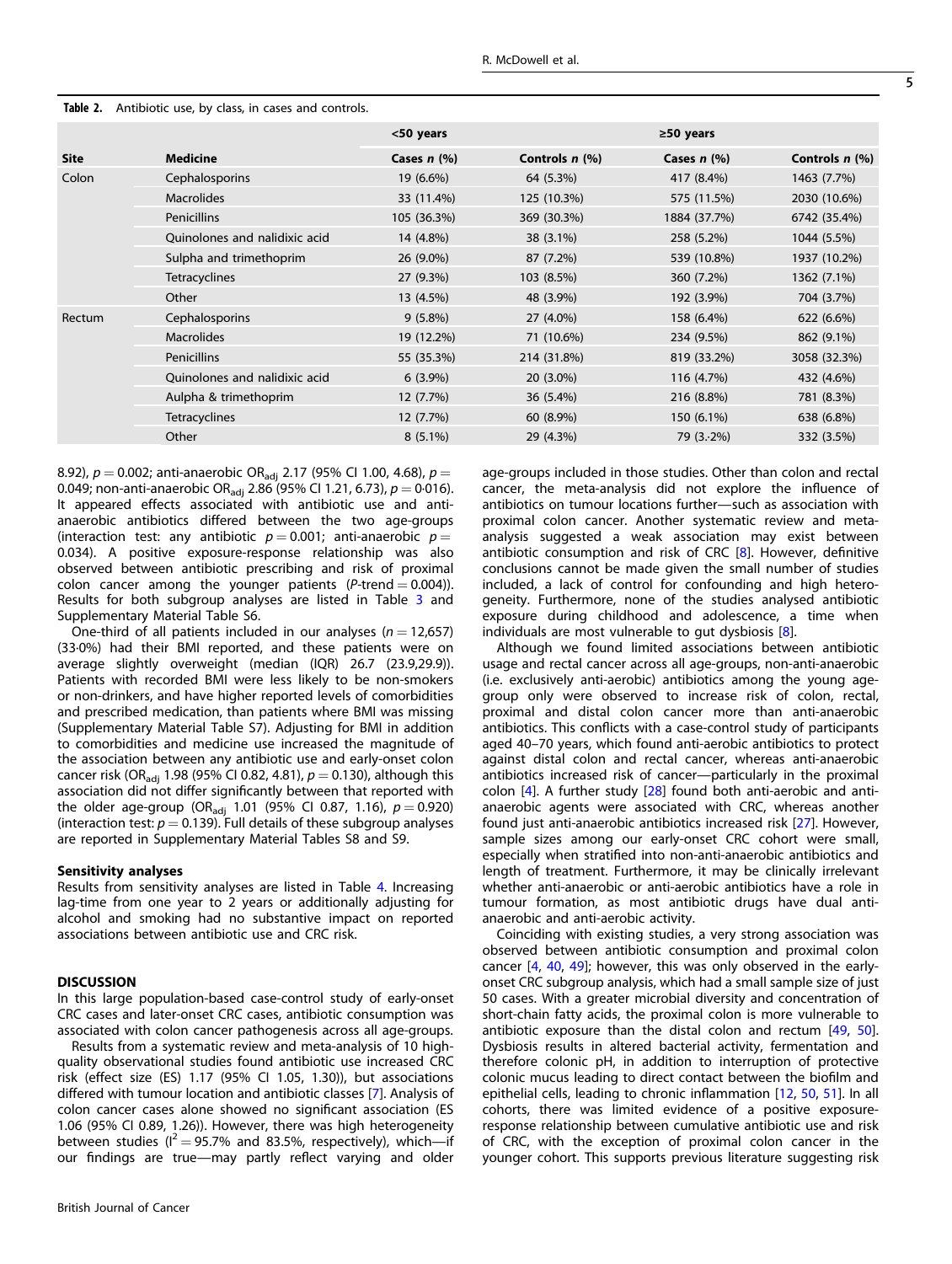| Primary analyses  |                                                                                              |                              |                   |                                      |                                        |                    |                   |                                      |                                        |                             |
|-------------------|----------------------------------------------------------------------------------------------|------------------------------|-------------------|--------------------------------------|----------------------------------------|--------------------|-------------------|--------------------------------------|----------------------------------------|-----------------------------|
|                   |                                                                                              | <50 years                    |                   |                                      |                                        | ≥50 years          |                   |                                      |                                        |                             |
| Site              | Medicine                                                                                     | Cases<br>n (%)               | Controls<br>n (%) | Adjusted <sup>b</sup> OR<br>(95% CI) | <b>Adjusted<sup>b</sup></b><br>p-value | Cases<br>n (%)     | Controls<br>n (%) | Adjusted <sup>b</sup> OR<br>(95% Cl) | <b>Adjusted<sup>b</sup></b><br>p-value | Interaction test<br>p-value |
| Colon             | Any antibiotic use                                                                           | (48.8%)<br>$\frac{1}{4}$     | 492 (40.4%)       | 1.49 (1.07, 2.07)                    | 0.018                                  | 2422<br>(48.5%)    | 8775 (46.0%)      | 1.09 (1.01, 1.18)                    | 0.029                                  | 0.071                       |
|                   | Anti-anaerobic<br>activity <sup>a</sup>                                                      | (37.0%)<br>107               | 386 (31.7%)       | 1.34 (0.97, 1.86)                    | 0.078                                  | $(36.6\%)$<br>1827 | 6594 (34.6%)      | 1.08(1.00, 1.17)                     | 0.054                                  | 0.204                       |
|                   | Non-anti-anaerobic<br>activity <sup>a</sup>                                                  | (31.5%)<br>5                 | 303 (24.9%)       | 1.37 (0.97, 1.93)                    | 0.075                                  | (31.8%)<br>1585    | 5741 (30.1%)      | $1.03$ $(0.95, 1.11)$                | 0.500                                  | 0.151                       |
| Rectum            | Any antibiotic use                                                                           | (44.2%)<br>69                | 69 (44.2%)        | 1.17(0.75, 1.84)                     | 0.493                                  | $(43.6\%)$<br>1074 | 3968 (42.0%)      | 1.07(0.96, 1.19)                     | 0.238                                  | 0.698                       |
|                   | Anti-anaerobic<br>activity <sup>a</sup>                                                      | (35.9%)<br>56                | 56 (35.9%)        | 1.11 (0.70, 1.76)                    | 0.646                                  | $(32.6\%)$<br>803  | 3026 (32.0%)      | 1.00(0.89, 1.11)                     | 0.974                                  | 0.650                       |
|                   | Non-anti-anaerobic<br>activity <sup>a</sup>                                                  | $(28.2\%)$<br>$\frac{4}{3}$  | 44 (28.2%)        | 1.70(1.06, 2.74)                     | 0.029                                  | (27.7%)<br>684     | 2499 (26.4%)      | 1.05(0.93, 1.18)                     | 0.436                                  | 0.888                       |
| Subgroup analyses |                                                                                              |                              |                   |                                      |                                        |                    |                   |                                      |                                        |                             |
| Proximal colon    | Any antibiotic use                                                                           | (62.0%<br>$\overline{31}$    | 87 (41.0%)        | 3.78 (1.60, 8.92)                    | 0.002                                  | (42.7%)<br>272     | 1048 (43.3%)      | 0.92(0.74, 1.13)                     | 0.315                                  | 0.001                       |
|                   | Anti-anaerobic<br>activity <sup>a</sup>                                                      | (44.0%<br>22                 | 64 (30.2%)        | 2.17 (1.00, 4.68)                    | 0.049                                  | (32.7%)<br>208     | 744 (30.8%)       | 1.10 (0.88, 1.37)                    | 0.537                                  | 0.034                       |
|                   | Non-anti-anaerobic<br>activity <sup>a</sup>                                                  | $(38.0\%)$<br>$\overline{6}$ | 53 (25.0%)        | 2.86 (1.21, 6.73)                    | 0.016                                  | $(28.1\%)$<br>179  | 741 (30.7%)       | 0.79 (0.64, 0.99)                    | 0.036                                  | 0.153                       |
| Distal colon      | Any antibiotic use                                                                           | $(55.6\%)$<br>$\overline{c}$ | 60 (40.0%)        | 3.39 (1.02, 11.28)                   | 0.047                                  | (47.6%)<br>245     | 896 (44.2%)       | 1.14(0.90, 1.44)                     | 0.289                                  | 0.083                       |
|                   | Anti-anaerobic<br>activity <sup>a</sup>                                                      | $(33.3\%)$<br>$\overline{c}$ | 51 (34.0%)        | 1.06(0.35, 3.23)                     | 0.922                                  | $(34.6\%)$<br>178  | 675 (33.3%)       | 1.02(0.80, 1.31)                     | 0.971                                  | 0.930                       |
|                   | Non-anti-anaerobic<br>activity <sup>a</sup>                                                  | (44.4%<br>$\frac{9}{2}$      | 31 (20.7%)        | 5.17 (1.71, 15.60)                   | 0.004                                  | $(29.5\%)$<br>152  | 578 (28.5%)       | 1.01 (0.79, 1.29)                    | 0.990                                  | 0.916                       |
|                   | edination distinct that is a that as the mainstace<br>OR odds ratio, CI confidence interval. |                              |                   |                                      |                                        |                    |                   |                                      |                                        |                             |

OR odds ratio, Cl confidence interval.<br><sup>a</sup>Primary clinical therapeutic effect on gut microbe.<br><sup>b</sup>Adjusted for diabetes, myocardial infarction, coronary heart disease, heart failure, peripheral vascular disease, dementia, c Adjusted for diabetes, myocardial infarction, coronary heart disease, heart failure, peripheral vascular disease, dementia, cerebrovascular disease, chronic obstructive pulmonary disease, osteoporosis, renal disease, liver disease, hemiplegia/paraplegia, gallstones, acromegaly, low dose aspirin and NSAIDs. aPrimary clinical therapeutic effect on gut microbe.

<span id="page-5-0"></span>6

Table 3. Associations between antibiotic use and colorectal cancer.

Table 3. Associations between antibiotic use and colorectal cancer.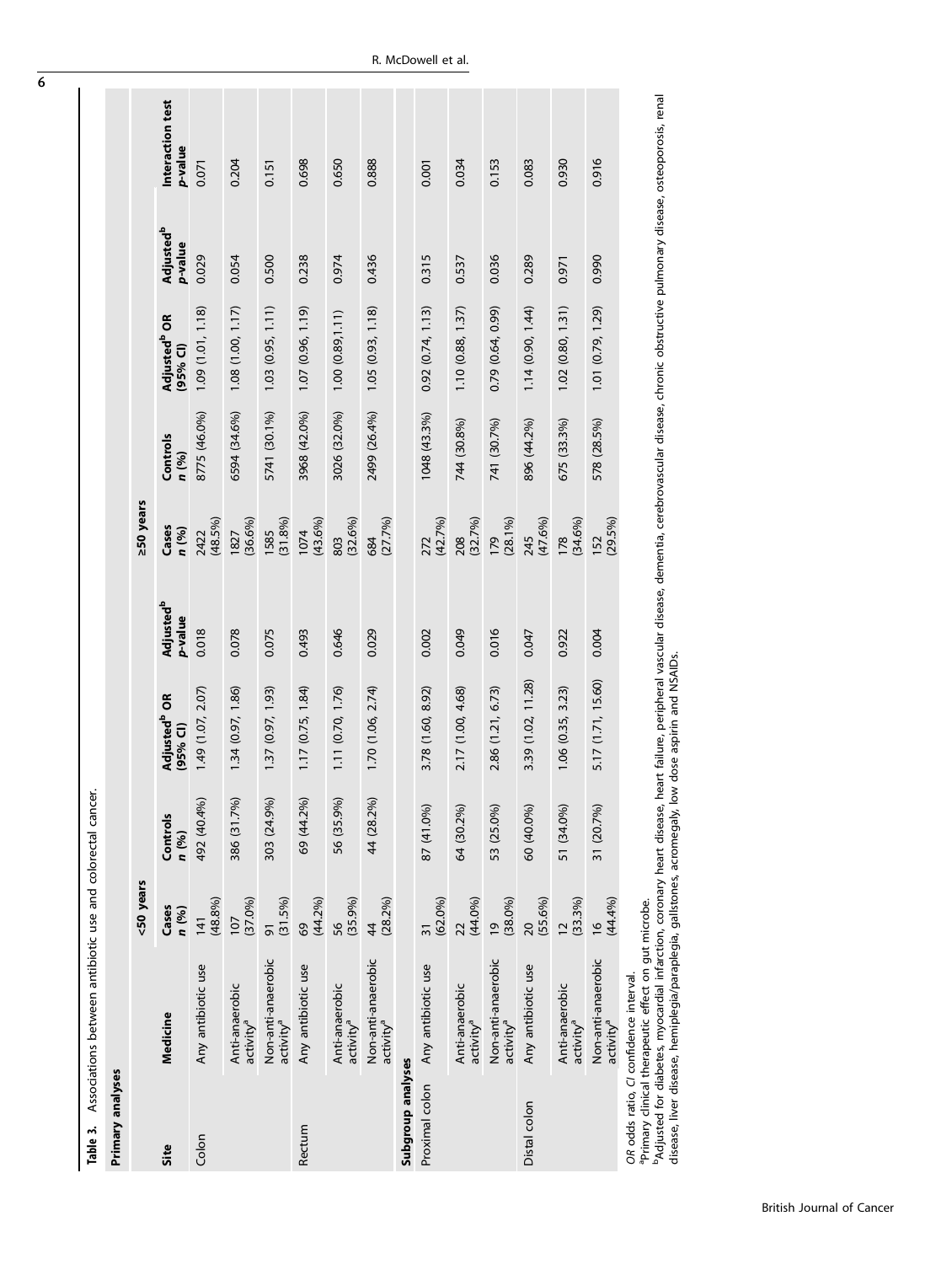<span id="page-6-0"></span>

Fig. 2 Forest plots for associations between antibiotic use and risk of colorectal cancer. aOR: adjusted Odds Ratio; N: Number analyses adjusted for diabetes, myocardial infarction, coronary heart disease, heart failure, peripheral vascular disease, dementia, cerebrovascular disease, chronic obstructive pulmonary disease, osteoporosis, renal disease, liver disease, hemiplegia/paraplegia, gallstones, acromegaly, low dose aspirin and NSAIDs

increases after minimal antibiotic use [[4](#page-8-0)], with risk not necessarily increasing with prolonged antibiotic exposure [\[7](#page-9-0), [49\]](#page-9-0).

Whether the observed relationship between antibiotics and CRC is causal remains uncertain. CRC is a complex, "heterogenous" disease with many underlying molecular mechanisms and risk factors [\[11](#page-9-0)]. Compared to later-onset disease, early-onset CRC has been described as a remarkably distinctive subset of disease [\[5,](#page-8-0) [6](#page-8-0), [11\]](#page-9-0). Therefore, to compare our findings with previous studies, which have not considered the impact of age on CRC in addition to antibiotic exposure, may be inappropriate. If we were to disregard this fact, according to the Bradford Hill criteria [\[52\]](#page-9-0), it is likely that a causal relationship may exist. Our findings indicate a strong association between antibiotic use and CRC, particularly with colon cancer. Our study is somewhat consistent with the literature, suggesting a relationship does exist—even if effect sizes vary. There is evidence of temporality in other studies [\[29\]](#page-9-0), although we found no evidence of a biological gradient except in the case of early-onset proximal colon cancer. A causal relationship is plausible and coherent, and we can draw parallels with other commonly accepted phenomena—such as antibioticinduced microbiome changes increasing risk of obesity, autoimmune disease and metabolic disorders [[53](#page-9-0)–[55\]](#page-9-0), and the anticancer effects of a healthy microbiome [[21](#page-9-0)]. However, the relationship is not particularly specific; with around 67 million courses of antibiotics prescribed each year in the USA to children

British Journal of Cancer

aged less than 19  $[18]$  $[18]$  $[18]$ , exposure to antibiotics among the young is incredibly common. It is therefore hard to judge how many of these exposed individuals will potentially be diagnosed with earlyonset CRC—a relatively rare disease outcome [[9](#page-9-0)].

In our study, we observed more participants with CRC had rectal cancer in the younger rather than the older cohort. A study investigating USA early-onset CRC trends suggest rectal cancer incidence in the young is increasing more rapidly than colon cancer; by 2030, they predict incidence of colon and rectal cancer will increase by 90% and 124% among patients aged 20–34 years [\[56\]](#page-9-0). A possible association may exist between sexually trans-mitted infections and early-onset rectal cancer; [\[49](#page-9-0)] Chlamydia infections have malignant potential and secondary rectal infection is common [\[57](#page-9-0), [58\]](#page-9-0). A review of clinical and molecular features of early-onset CRC suggests distal colon and rectal cancer are predominantly features of early-onset CRC, whereas proximal cancers tend to feature in later-onset disease [[11\]](#page-9-0). Despite this, it is likely that sporadic early and later-onset CRC are otherwise indistinguishable in terms of genomics and biology [[12\]](#page-9-0). The embryological origins of the proximal colon (midgut) and distal colon and rectum (hindgut) are different, as are biological features of cancers arising in these areas; proximal have more micro-satellite instability, and distal more chromosomal instability [\[59\]](#page-10-0). Together with differences in the luminal contents and microbiome, it is biologically plausible that antibiotic consumption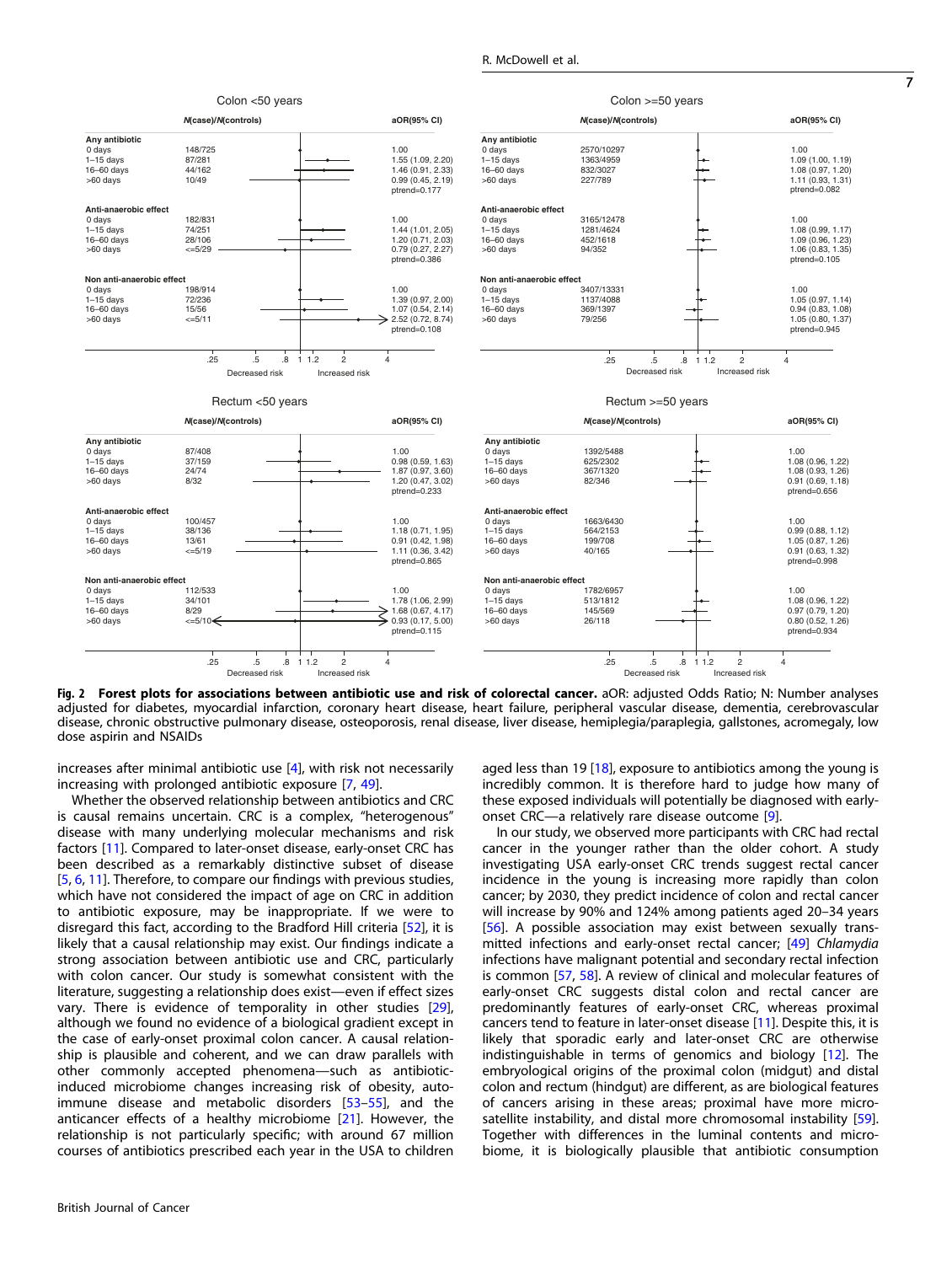| Table 4. | Sensitivity analyses for associations between antibiotic use and colorectal cancer.                                                                                                                                                                                                 |                                                   |                                                   |                                                                     |                                                                |                                                         |                                                   |                                                   |                                                         |                                                   |                                                   |
|----------|-------------------------------------------------------------------------------------------------------------------------------------------------------------------------------------------------------------------------------------------------------------------------------------|---------------------------------------------------|---------------------------------------------------|---------------------------------------------------------------------|----------------------------------------------------------------|---------------------------------------------------------|---------------------------------------------------|---------------------------------------------------|---------------------------------------------------------|---------------------------------------------------|---------------------------------------------------|
|          |                                                                                                                                                                                                                                                                                     | 2-year lag                                        |                                                   | Adjusted for comorbidities,<br>smoking and alcohol<br>(whole cases) |                                                                | Adjusted for comorbidities,<br>smoking and alcohol (MI) |                                                   | Redefine age strata                               |                                                         | Redefine age strata                               |                                                   |
| Site     | Cumulative<br>exposure                                                                                                                                                                                                                                                              | OR (95% CI)<br><50 years<br>Adjusted <sup>a</sup> | OR (95% CI)<br>≥50 years<br>Adjusted <sup>a</sup> | (95%C)<br>years<br>Adjusted <sup>a</sup><br>OR (95%Cl)<br>50        | OR (95% CI)<br><b>250 years</b><br><b>Adjusted<sup>a</sup></b> | OR (95% CI)<br><50 years<br>Adjusted <sup>a</sup>       | OR (95% CI)<br><50 years<br>Adjusted <sup>a</sup> | OR (95% CI)<br><45 years<br>Adjusted <sup>a</sup> | <b>OR (95%CI)</b><br>245 years<br>Adjusted <sup>a</sup> | OR (95% CI)<br><55 years<br>Adjusted <sup>a</sup> | OR (95% CI)<br>255 years<br>Adjusted <sup>a</sup> |
| Colon    | $0$ days                                                                                                                                                                                                                                                                            | 00.1                                              | 00.1                                              | $rac{1}{2}$                                                         | 00.1                                                           | 00.1                                                    | 00.1                                              | 00.1                                              | 00.1                                                    | 00.1                                              | 00.1                                              |
|          | $\leq 1$ day                                                                                                                                                                                                                                                                        | (1.01, 1.99)<br>1.42                              | (0.96, 1.13)<br>104                               | (0.92, 2.34)<br>$-1.46$                                             | (0.90, 1.11)<br>1.00                                           | (1.07, 2.09)<br>$-50$                                   | (1.00, 1.17)<br>1.08                              | (1.13, 2.84)<br>1.79                              | (1.02, 1.18)<br>1.10                                    | (0.94, 1.58)<br>1.22                              | (1.01, 1.19)<br>1.10                              |
|          | $1-15$ days                                                                                                                                                                                                                                                                         | (1.05, 2.19)<br>1.52                              | (0.96, 1.14)<br><b>1.05</b>                       | (0.93, 2.49)<br>1.52                                                | (0.89, 1.12)<br>1.00                                           | (1.09, 2.23)<br>$-56$                                   | (1.00, 1.18)<br>1.08                              | (1.14, 3.01)<br>1.85                              | (1.01, 1.20)<br>1.10                                    | (0.91, 1.61)<br>1.21                              | (1.01, 1.21)<br>$\overline{11}$                   |
|          | 16-60 days                                                                                                                                                                                                                                                                          | (0.74, 2.03)<br>1.23                              | (0.92, 1.15)<br>1.03                              | (0.76, 2.79)<br>$-1.46$                                             | (0.87, 1.14)<br>00.1                                           | (0.90, 2.34)<br>1.45                                    | (0.96, 1.19)<br>1.07                              | (0.90, 3.29)<br>1.72                              | (0.98, 1.20)<br>1.08                                    | (0.85, 1.77)<br>1.22                              | (0.98, 1.22)<br>1.09                              |
|          | >60 days                                                                                                                                                                                                                                                                            | (0.49, 2.59)<br>1.13                              | (0.88, 1.28)<br>1.06                              | (0.23, 2.57)<br>0.78                                                | (0.80, 1.22)<br>0.99                                           | (0.46, 2.24)<br>101                                     | (0.93, 1.31)<br>1.10                              | (0.46, 4.02)<br>1.35                              | (0.94, 1.31)<br>$\overline{11}$                         | (0.70, 2.22)<br>1.25                              | (0.90, 1.28)<br>1.07                              |
|          | P-trend                                                                                                                                                                                                                                                                             | 0.285                                             | 0.429                                             | 0.447                                                               | 0.949                                                          | 0.176                                                   | 0.115                                             | 0.098                                             | 0.064                                                   | 0.201                                             | 0.980                                             |
| Rectum   | 0 days                                                                                                                                                                                                                                                                              | 00.1                                              | 00.1                                              | 00.1                                                                | 1.00                                                           | 00.1                                                    | 00.1                                              | 0.001                                             | 1.00                                                    | 00.1                                              | 00.1                                              |
|          | $\leq 1$ day                                                                                                                                                                                                                                                                        | (0.68, 1.71)<br>1.08                              | (0.95, 1.19)<br>1.06                              | (0.44, 1.69)<br>0.87                                                | (0.85, 1.14)<br>0.99                                           | (0.74, 1.83)<br>1.16                                    | (0.95, 1.18)<br>1.06                              | (0.49, 1.79)<br>0.94                              | (0.96, 1.20)<br>1.07                                    | (0.91, 1.83)<br>1.29                              | (0.95, 1.19)<br>1.06                              |
|          | $1 - 15$ days                                                                                                                                                                                                                                                                       | (0.57, 1.56)<br>0.94                              | (0.95, 1.22)<br>1.08                              | (0.34, 1.50)<br>0.71                                                | (0.85, 1.18)<br>00.1                                           | (0.58, 1.62)<br>0.97                                    | (0.95, 1.21)<br>1.07                              | (0.29, 1.41)<br>0.64                              | (0.97, 1.23)<br><b>PO.1</b>                             | (0.94, 1.97)<br>1.36                              | (0.93, 1.19)<br>1.05                              |
|          | 16-60 days                                                                                                                                                                                                                                                                          | (0.66, 2.91)<br>1.38                              | (0.92, 1.28)<br><b>1.09</b>                       | (0.56, 4.38)<br>1.56                                                | (0.83, 1.22)<br>00.1                                           | 3.65)<br>(0.98,<br>.89                                  | (0.93, 1.26)<br>1.08                              | (0.78, 4.95)<br>1.97                              | (0.94, 1.27)<br>1.09                                    | (0.71, 2.06)<br>1.21                              | (0.96, 1.31)<br>1.12                              |
|          | >60 days                                                                                                                                                                                                                                                                            | (0.40, 3.40)<br>$\overline{11}$                   | (0.68, 1.22)<br>0.91                              | (0.28, 3.96)<br>1.06                                                | (0.56, 1.12)<br>0.79                                           | (0.45, 2.92)<br>115                                     | (0.68, 1.16)<br>0.89                              | (0.25, 3.89)<br>0.99                              | (0.68, 1.16)<br>0.89                                    | (0.45, 2.09)<br>0.97                              | (0.70, 1.22)<br>0.92                              |
|          | P-trend                                                                                                                                                                                                                                                                             | 0.593                                             | 0.577                                             | 0.830                                                               | 490                                                            | 0.257                                                   | 0.772                                             | 0.588                                             | 0.636                                                   | 0.554                                             | 0.479                                             |
|          | a Adjusted for diabetes, myocardial infarction, coronary heart disease, heart failure, peripheral vascular disease, dementia, cerebrovascular disease, chronic obstructive pulmonary disease, osteoporosis, renal<br>OR odds ratio, CI confidence interval, MI multiple imputation. |                                                   |                                                   |                                                                     |                                                                |                                                         |                                                   |                                                   |                                                         |                                                   |                                                   |

Adjusted for diabetes, myocardial infarction, coronary heart disease, heart failure, peripheral vascular disease, dementia, cerebrovascular disease, chronic obstructive pulmonary disease, osteoporosis, renal "Aqjusted for diabetes, myocardiai inflaction, coronary heart disease, heart failure, peripheral vascu<br>disease, liver disease, hemiplegia/paraplegia, gallstones, acromegaly, low dose aspirin and NSAIDs. disease, liver disease, hemiplegia/paraplegia, gallstones, acromegaly, low dose aspirin and NSAIDs.

<span id="page-7-0"></span>8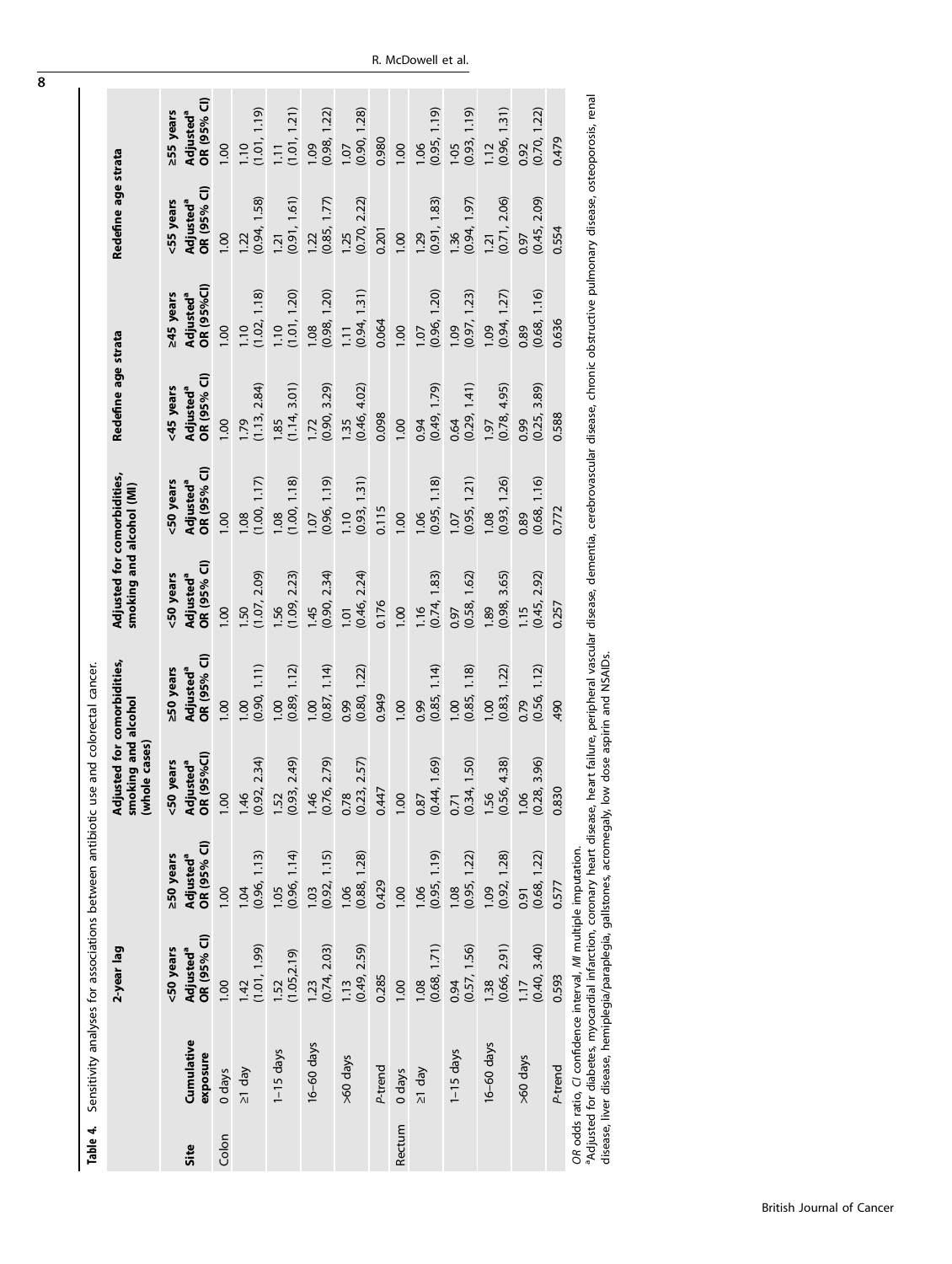<span id="page-8-0"></span>could influence the development of colonic and rectal cancer differentially by location.

There are multiple elements likely to be driving the increase in early-onset CRC including dietary factors—such as increased consumption of red and processed meat, monosodium glutamate, titanium dioxide and high-fructose corn syrup; obesity; stress; reduced exercise; and antibiotic consumption [5]. There is a scarcity of studies investigating early-life exposures and adultonset cancers, although the aforementioned factors at interplay are known to have adverse effects on the microbiome. In addition, lifestyle changes occurring since the 1950s correlate with the increased rates of CRC, especially among the young [\[60\]](#page-10-0). Evidence of possible carcinogenic effects of antibiotics are limited [[61](#page-10-0)], yet some antibiotics commonly up-regulate cyclooxygenase-2—a mechanism proven to promote development of CRC [[62,](#page-10-0) [63\]](#page-10-0). Furthermore, it is the antibiotic-induced microbiome changes which disrupt immunostimulatory bacteria and give rise to pathogenic colonisation which is likely to be carcinogenic, rather than the actual medications themselves [\[21](#page-9-0), [22](#page-9-0)].

This study has several strengths. PCCIUR is nationally representative, covering at least 15% of the Scottish general practice population [[35](#page-9-0)]. Comprehensive linking of practice data to Scottish Cancer Registry data provides high coverage of CRC cases (given the relative rarity of early-onset CRC) and a relatively long exposure period. Thorough cleaning and validation of the data has minimised loss of prescription items due to transcription errors. This allowed accurate calculation of cumulative antibiotic exposure in primary care by class or spectrum of activity. In the UK, antibiotics can only be obtained with a medical prescription, and over-the-counter purchases are not possible. Although we could not access secondary care prescriptions, antibiotics commenced in hospital with long-term intent will appear in subsequent GP prescribing records. In our analyses we make a distinction between patients with early-onset CRC and later-onset CRC, and used sensitivity analysis to determine whether results changed when the age threshold used to define the two strata was altered.

Inevitably, this study also has its limitations. Given CRC in those aged less than 50 years is relatively rare, we had just 445 cases. Our sample size decreased further when we explored antibiotic spectrum of activity and specific tumour locations, and inevitably some analyses among patients under 50 years will be underpowered. Individuals with immunosuppressing conditions or diagnosed genetic predispositions to CRC were excluded; these make up a significant proportion of early-onset CRC patients, and the impact of antibiotic therapy in these groups will therefore not be measurable. Although we managed to exclude participants with genetic predispositions to CRC, the PCCIUR dataset does not provide information on a participants' family history or dietary habits (BMI was only reported for ~33% of our sample). These both have a significant influence on CRC risk, for example the increased risk associated with obesity and CRC is well-known [\[64\]](#page-10-0). However the low numbers of cases among patients under 50 years where BMI was reported means that we cannot comment substantively on the nature of any association of BMI with CRC risk on the basis of our analyses. Long-term effects of exposure to antibiotics in childhood, when the gut microbiome is developing and potentially more vulnerable, are yet to be evaluated in terms of cancer risk and may be of clinical importance [[65](#page-10-0)]. Unfortunately, lack of prescribing data in PCCIUR prior to 1993 means we are not able to explore whether initial age of exposure to antibiotics is associated with CRC risk.

Our dataset is suspectable to various biases associated with observational data, such as differential recall and reverse causation. The latter may be observed if patients presenting with stomach pain are initially diagnosed with gastrointestinal infection and prescribed antibiotics. Although we adjusted for use of

British Journal of Cancer

medicines, smoking and alcohol use, residual confounding may be present (e.g. NSAID strength/duration of prescribing, units of alcohol consumed, number of pack years for smokers). There may be unmeasured confounding in the main analyses due to the inability to adjust for other relevant confounders not reported comprehensively in our data (e.g. BMI). Discrepencies in tumour location data may exist, with cases recorded as 'colon' rather than the sub-site within the colon. In addition, some patient groups will be missing from primary care records and cannot be accounted for, such as the homeless, private patients and prisoners. There will also be variability between prescribers regarding completeness of comorbidity recording. Data not captured by PCCIUR includes most secondary care prescriptions, private healthcare records, antibiotic prescriptions before 1993 (as these will not have been recorded electronically), and prescription adherence. These could be highly relevant to the study. Finally we cannot guarantee that patients adhered to their prescription medication, which seems likely to dilute any real associations, although studies suggest adherence to antibiotic therapy is high [\[66](#page-10-0)].

Our findings, showing no significant difference between the associations with early and later-onset disease, supporting recent evidence suggesting there are more similarities than differences between early and later-onset disease [\[12](#page-9-0)]. Therefore future studies to further elucidate any role of antibiotics in CRC genesis should be inclusive of all age-groups.

In conclusion, our findings suggest antibiotic exposure is associated with CRC genesis across all age-groups. It is possible that antibiotic exposure may be contributing to cases of CRC, potentially more so among the young. Our study raises the question whether antibiotic usage history should be included in the standardised proformas for referral from primary to secondary care. Further studies to confirm our findings and evaluate longterm effects of antibiotics on gut health are required, and increased awareness of the potential harms associated with antibiotic usage among clinicians and members of the public is necessary.

# DATA AVAILABILITY

The datasets analysed in this study are not publicly available and were used under license. Requests for PCCIUR data should be directed in the first instance to Katie Wilde (Research Manager), email: k.wilde@abdn.ac.uk.

# CODE AVAILABILITY

Standard statistical techniques were used to analyse the data, for which code can be obtained via the corresponding author. All statistical analyses were undertaken using Stata 15 [\[67\]](#page-10-0). Results were significant if they referred to statistical significance on a two-sided design-based test evaluated at the 5% level.

## **REFERENCES**

- 1. Vuik FER, Nieuwenburg SAV, Bardou M, Lansdorp-vogelaar I, Dinis-ribeiro M, Bento MJ, et al. Increasing incidence of colorectal cancer in young adults in Europe over the last 25 years. Gut. 2019;68:1820–6.
- 2. Murphy CC, Singal AG, Baron JA, Sandler RS, Simmons HC, Cancer C, et al. Decrease in Incidence of Young-Onset Colorectal Cancer Before Recent Increase. Gastroenterology. 2019;155:1716–9.
- 3. Boeckel TP Van, Gandra S, Mpp AA, Caudron Q, Grenfell PBT, Levin PSA, et al. Global antibiotic consumption 2000 to 2010: an analysis of national pharmaceutical sales data. Lancet Infect Dis [Internet]. 2014;14:742–50.
- 4. Zhang J, Haines C, Watson AJM, Hart AR, Platt MJ, Pardoll DM, et al. Oral antibiotic use and risk of colorectal cancer in the United Kingdom, 1989–2012: a matched case-control study. 2019;68:1–8.
- 5. Hofseth LJ, Hebert JR, Chanda A, Chen H, Love BL, Pena MM, et al. Early-onset colorectal cancer: initial clues and current views. Nat Rev Gastroenterol Hepatol [Internet]. 2020. <https://doi.org/10.1038/s41575-019-0253-4>.
- 6. Patel SG, Ahnen DJ. Colorectal Cancer in the Young. Curr Gastroenterol Rep. 2018;20:15. <https://doi.org/10.1007/s11894-018-0618-9>.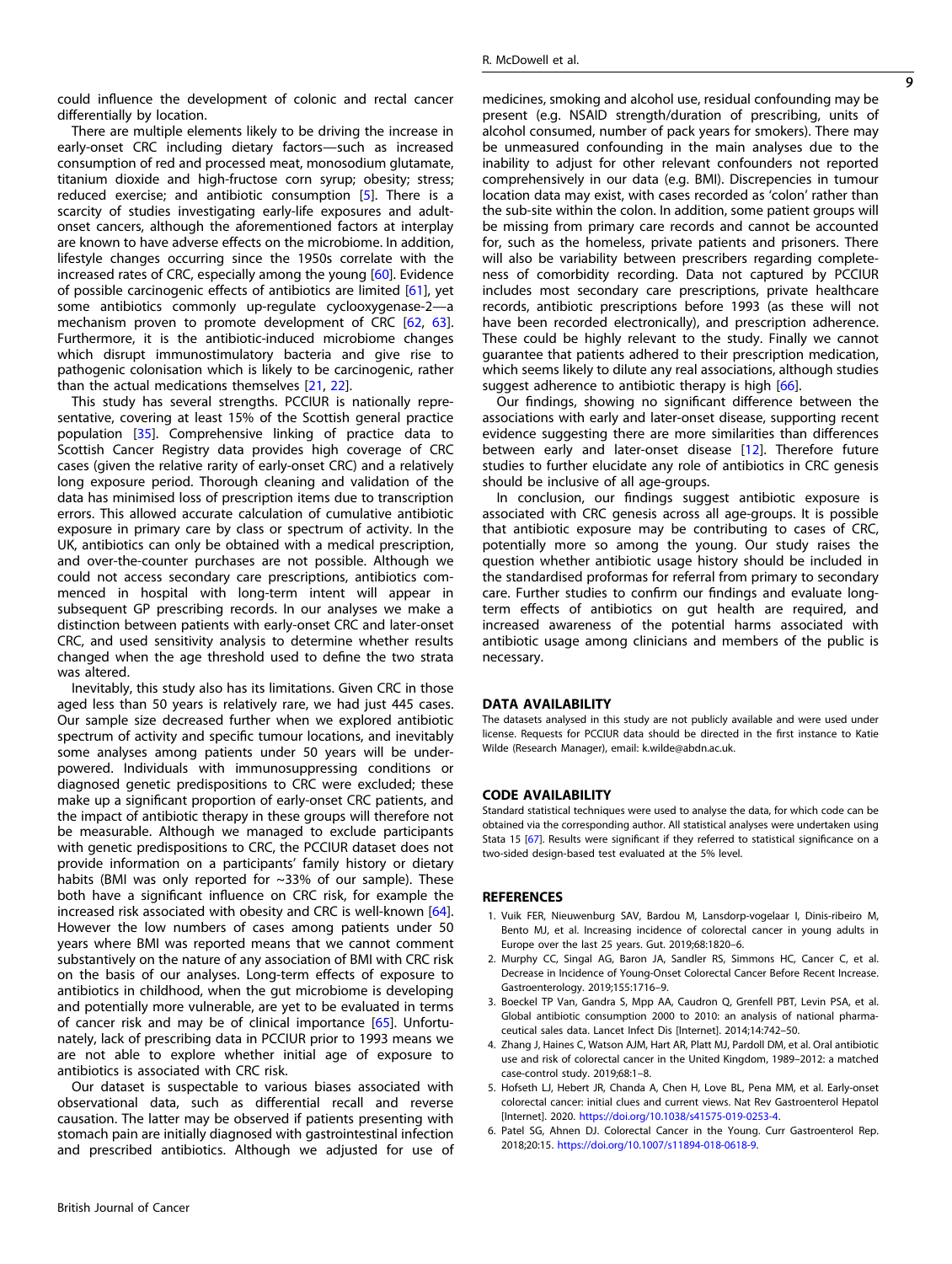- <span id="page-9-0"></span>7. Simin J, Fornes R, Liu Q, Olsen RS, Callens S, Engstrand L, et al. Antibiotic use and risk of colorectal cancer: a systematic review and dose–response meta-analysis. Br J Cancer [Internet]. 2020;123:1825–32.
- 8. Sanyaolu LN, Oakley NJ, Nurmatov U, Dolwani S, Ahmed H. Antibiotic exposure and the risk of colorectal adenoma and carcinoma: a systematic review and meta-analysis of observational studies. Color Dis. 2019;22:858–70.
- 9. Perrott S, Laurie K, Laws K, Johnes A, Miedzybrodzka Z, Samuel L. Young-onset colorectal cancer in the North East of Scotland: survival, clinico-pathological features and genetics. BMC Cancer [Internet]. 2020;20:108.
- 10. Siegel RL, Miller KD, Goding Sauer A, Fedewa SA, Butterly LF, Anderson JC, et al. Colorectal cancer statistics, 2020. CA Cancer J Clin. 2020;70:145–64.
- 11. Ballester V, Rashtak S, Boardman L. Clinical and molecular features of youngonset colorectal cancer. World J Gastroenterol. 2016;22:1736–44.
- 12. Cercek A, Chatila WK, Yaeger R, Walch H, Fernandes GDS, Krishnan A, et al. A Comprehensive comparison of early-onset and average-onset colorectal cancers. J Natl Cancer Inst [Internet]. 2021. <https://doi.org/10.1093/jnci/djab124>.
- 13. Blaser MJ, Melby MK, Lock M, Nichter M. Accounting for variation in and overuse of antibiotics among humans. BioEssays. 2021;43:e2000163. [https://doi.org/](https://doi.org/10.1002/bies.202000163) [10.1002/bies.202000163.](https://doi.org/10.1002/bies.202000163) Epub 2021 Jan 6.
- 14. Dolk CK, Pouwels KB, Smith DRM, Robotham JV, Smieszek T. Antibiotics in primary care in England: which antibiotics are prescribed and for which conditions? J Antimicrob Chemother. 2018;73:2–10.
- 15. Butel M-J, Waligora-Dupriet A-J, Wydau-Dematteis S. The developing gut microbiota and its consequences for health. J Dev Orig Health Dis. 2018;9:590–7. [https://doi.org/10.1017/S2040174418000119.](https://doi.org/10.1017/S2040174418000119) Epub 2018 Mar 22.
- 16. Bailey LC, Forrest CB, Zhang P, Richards TM, Livshits A, DeRusso PA. Association of antibiotics in infancy with early childhood obesity. JAMA Pediatr. 2014;168:1063–9.
- 17. Allwell-Brown G, Hussain-Alkhateeb L, Kitutu FE, Strömdahl S, Mårtensson A, Johansson EW. Trends in reported antibiotic use among children under 5 years of age with fever, diarrhoea, or cough with fast or difficult breathing across lowincome and middle-income countries in 2005–17: a systematic analysis of 132 national surveys from 73 countrie. Lancet Glob Heal. 2020;8:e799–807.
- 18. Center for Disease Control. Antibiotic use in the United States, 2018: Progress and Opportunities. US Department of Health and Human Services. 2018.
- 19. Bhate K, Lin LY, Barbieri J, Leyrat C, Hopkins S, Stabler R, et al. Is there an association between long-term antibiotics for acne and subsequent infection sequelae and antimicrobial resistance? A systematic review protocol. BMJ Open. 2020;10:e033662.
- 20. Public Health England. Research reveals levels of inappropriate prescriptions in England [Internet]. 2018. [https://www.gov.uk/government/news/research](https://www.gov.uk/government/news/research-reveals-levels-of-inappropriate-prescriptions-in-england)[reveals-levels-of-inappropriate-prescriptions-in-england](https://www.gov.uk/government/news/research-reveals-levels-of-inappropriate-prescriptions-in-england).
- 21. Zitvogel L, Daillère R, Roberti MP, Routy B, Kroemer G. Anticancer effects of the microbiome and its products. Nat Publ Gr [Internet]. 2017;15:465–78.
- 22. Whisner CM, Aktipis CA. The role of the microbiome in cancer initiation and progression: how microbes and cancer cells utilize excess energy and promote one another's growth. Curr Nutr Rep. 2019;8:42–51.
- 23. Goodwin AC, Destefano CE, Wu S, Huso DL, Wu X. Polyamine catabolism contributes to enterotoxigenic Bacteroides fragilis -induced colon tumorigenesis. PNAS. 2011;108:15354–9.
- 24. Kilkkinen A, Rissanen H, Klaukka T, Pukkala E, Heliövaara M, Huovinen P, et al. Antibiotic use predicts an increased risk of cancer. Int J Cancer. 2008;123:2152–5.
- 25. Friedman GD, Coates AO, Potter JD, Slattery M. Drugs and colon cancer. Pharmacoepidemiol Drug Saf. 1998;7:99–106.
- 26. Friedman GD, Jiang SF, Udaltsova N, Quesenberry CP, Chan J, Habel LA. Epidemiologic evaluation of pharmaceuticals with limited evidence of carcinogenicity. Int J Cancer. 2009;125:2173–8.
- 27. Wang J, Chang C. Infection, antibiotic therapy and risk of colorectal cancer: a nationwide nested case-control study in patients with Type 2 diabetes mellitus. Int J Cancer. 2014;967:956–67.
- 28. Dik VK, Oijen MGHVan, Smeets HM, Siersema PD. Frequent use of antibiotics is associated with colorectal cancer risk: results of a nested case-control study. Dig Dis Sci. 2016;61:255–64.
- 29. Armstrong D, Dregan A, Ashworth M, White P, McGee C, de Lusignan S. The association between colorectal cancer and prior antibiotic prescriptions: case control study. Br J Cancer [Internet]. 2020;122:912–7.
- 30. Didham RC, Reith DM, McConnell DW, Harrison KS. Antibiotic exposure and breast cancer in New Zealand. Breast Cancer Res Treat. 2005;92:163–7.
- 31. Boursi B, Haynes K, Mamtani R, Yang YX. Impact of antibiotic exposure on the risk of colorectal cancer. Pharmacoepidemiol Drug Saf. 2015;24:534–42.
- 32. Falagas ME, Walker AM, Jick H, Ruthazer R, J G, Snydman DR. Late incidence of cancer after metronidazole user/non-user study. Clin Infect Dis. 1998;26:384–8.
- 33. University of Aberdeen. Primary Care Clinical Informatics Unit Research. The Institute of Applied Health Sciences. [https://www.abdn.ac.uk/iahs/research/](https://www.abdn.ac.uk/iahs/research/primary-care/pcciur/index.php) [primary-care/pcciur/index.php.](https://www.abdn.ac.uk/iahs/research/primary-care/pcciur/index.php) Accessed Date 2019-02-18.
- 34. Busby J, Murchie P, Murray L, Iversen L, Lee AJ, Spence A, et al. The effect of medications which cause inflammation of the gastro-oesophageal tract on cancer risk: a nested case–control study of routine Scottish data. Int J Cancer. 2017;140:1828–35.
- 35. Tran KT, McMenamin C, Hicks B, Murchie P, Thrift AP, Coleman HG, et al. Proton pump inhibitor and histamine-2 receptor antagonist use and risk of liver cancer in two population-based studies. Aliment Pharmacol Ther. 2018;48: 55–64.
- 36. Spence AD, Busby J, Murchie P, Kunzmann AT, McMenamin ÚC, Coleman HG, et al. Medications that relax the lower oesophageal sphincter and risk of oesophageal cancer: an analysis of two independent population-based databases. Int J Cancer. 2018;143:22–31.
- 37. Macfarlane TV, Lefevre K, Watson MC. Aspirin and non-steroidal anti-inflammatory drug use and the risk of upper aerodigestive tract cancer. Br J Cancer. 2014;111:1825–59.
- 38. Dozois EJ, Boardman LA, Suwanthanma W, Limburg PJ, Cima RR, Bakken JL, et al. Young-onset colorectal cancer in patients with no known genetic predisposition: Can we increase early recognition and improve outcome? Medicine (Baltim). 2008;87:259–63.
- 39. Pottegård A, Hallas J. New use of prescription drugs prior to a cancer diagnosis. Pharmacoepidemiol Drug Saf. 2017;26:223–7.
- 40. Cao Y, Wu K, Mehta R, Drew DA, Song M, Lochhead P, et al. Long-term use of antibiotics and risk of colorectal adenoma. Gut. 2018;67:672–8.
- 41. Zhang J, Haines C, Watson AJM, Hart AR, Platt MJ, Pardoll DM, et al. Oral antibiotic use and risk of colorectal cancer in the United Kingdom, 1989-2012: a matched case-control study. Gut. 2019;68:1971–8.
- 42. Rafii F, Sutherland JB, Cerniglia CE. Effects of treatment with antimicrobial agents on the human colonic microfl ora. Therapeutics and Clinical Risk Management. 2008.
- 43. Khan NF, Perera R, Harper S, Rose PW. Adaptation and validation of the Charlson Index for Read/OXMIS coded databases. BMC Fam Pract. 2010;11:1.
- 44. Garcia-Albeniz X, Chan AT. Aspirin for the prevention of colorectal cancer. Best Pract Res Clin Gastroenterol. 2011;25:461–72.
- 45. Sangha S, Yao M, Wolfe MM. Non-steroidal anti-inflammatory drugs and colorectal cancer prevention. Vol. 81, Postgraduate Medical Journal. The Fellowship of Postgraduate Medicine; 2005. p. 223–7.
- 46. Hannan LM, Jacobs EJ, Thun MJ. The Association between cigarette smoking and risk of colorectal cancer in a large prospective cohort from the United States. Cancer Epidemiol Biomarkers Prev. 2009;18:3362–7.
- 47. Pedersen A, Johansen C, Grønbæk M. Relations between amount and type of alcohol and colon and rectal cancer in a Danish population based cohort study. Gut. 2003;52:861–7.
- 48. Raghunathan T, Lepkowski J, Van Hoewyk J, Solenberger P. A multivariate technique for multiply imputing missing values using a sequence of regression models. Surv Methodol. 2001;27:85–95.
- 49. Lu SSM, Mohammed Z, Häggström C, Myte R, Lindquist E, Gylfe Å, et al. Antibiotics use and subsequent risk of colorectal cancer: a Swedish Nationwide Population-Based Study. J Natl Cancer Inst. 2021;00:1–9.
- 50. Dejea CM, Wick EC, Hechenbleikner EM, White JR, Mark Welch JL, Rossetti BJ, et al. Microbiota organization is a distinct feature of proximal colorectal cancers. Proc Natl Acad Sci USA [Internet]. 2014;111:18321–6.
- 51. den Besten G, van Eunen K, Groen AK, Venema K, Reijngoud D-J, Bakker BM. The role of short-chain fatty acids in the interplay between diet, gut microbiota, and host energy metabolism. J Lipid Res [Internet]. 2013;54:2325–40.
- 52. Fedak KM, Bernal A, Capshaw ZA, Gross S. Applying the Bradford Hill criteria in the 21st century: how data integration has changed causal inference in molecular epidemiology. Emerg Themes Epidemiol. 2015;12:1–9.
- 53. Kasselman LJ, Vernice NA, DeLeon J, Reiss AB. The gut microbiome and elevated cardiovascular risk in obesity and autoimmunity. Atherosclerosis [Internet]. 2018;271:203–13.
- 54. Myers B, Brownstone N, Reddy V, Chan S, Thibodeaux Q, Truong A, et al. The gut microbiome in psoriasis and psoriatic arthritis. Best Pr Res Clin Rheumatol [Internet]. 2019;33:101494.
- 55. Sharma S, Tripathi P. Gut microbiome and type 2 diabetes: where we are and where to go? J Nutr Biochem [Internet]. 2019;63:101–8.
- 56. Bailey CE, Hu C-Y, You YN, Bednarski BK, Rodriguez-Bigas MA, Skibber JM, et al. Increasing disparities in age-related incidence of colon and rectal cancer in the United States, 1975-2010. JAMA Surg. 2015;150:17–22.
- 57. Chumduri C, Gurumurthy RK, Zadora PK, Mi Y, Meyer TF. Chlamydia infection promotes host DNA damage and proliferation but impairs the DNA damage response. Cell Host Microbe [Internet]. 2013;13:746–58.
- 58. Heijne JCM, van Liere GAFS, Hoebe CJPA, Bogaards JA, van Benthem BHB, Dukers-Muijrers NHTM. What explains anorectal chlamydia infection in women? Implications of a mathematical model for test and treatment strategies. Sex Transm Infect [Internet]. 2017;93:270–5.